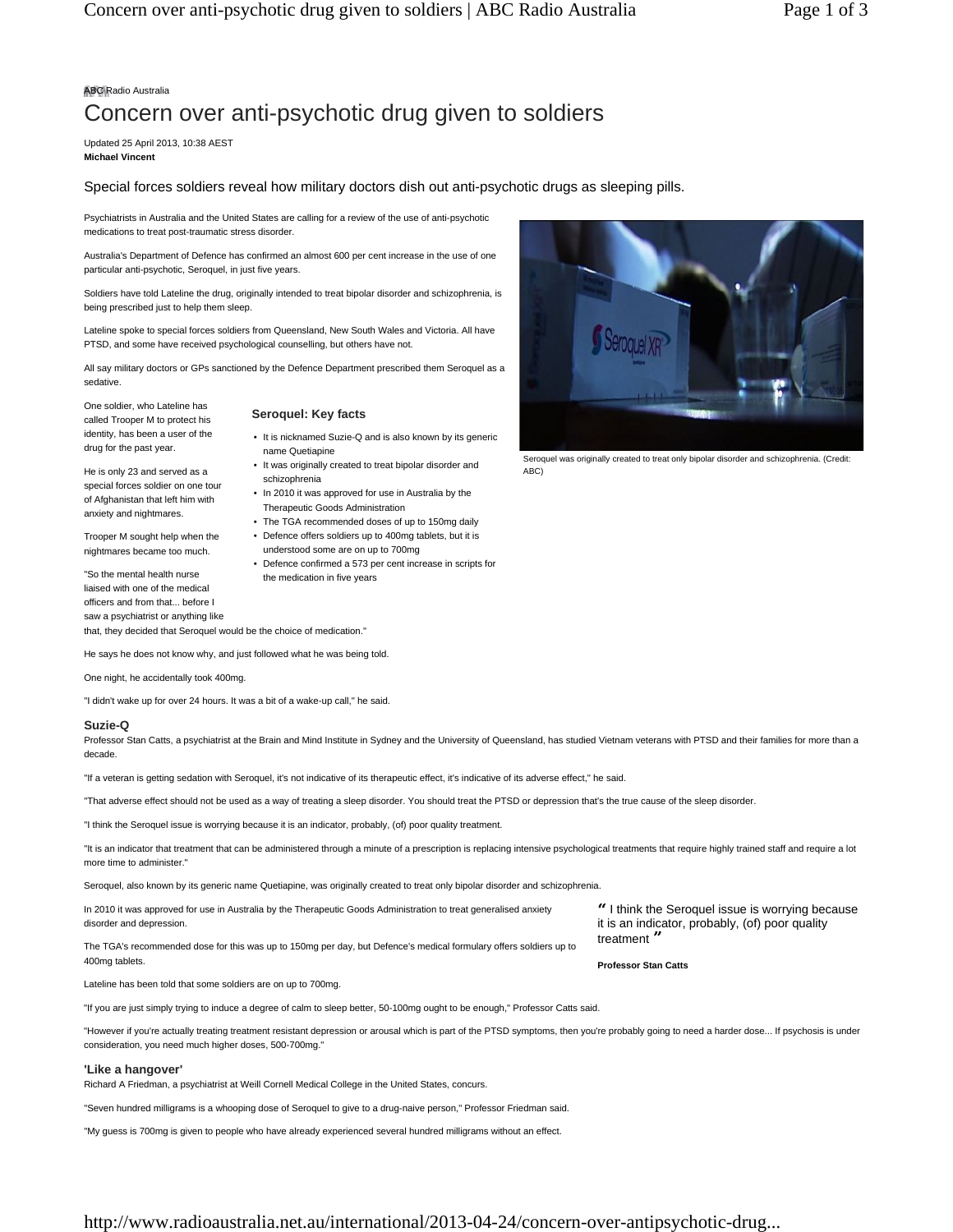"That's a very, very large dose. That's clearly an antipsychotic-sized dose of the drug."

That raises the question, how many still serving soldiers have psychosis, bipolar disorder or schizophrenia to justify those doses?

Or are those who are using it for sedation simply needing higher doses?

Corporal J, whose name has also been changed to protect his identity, told Lateline that Seroquel's effect was like "a hangover".

"During the day when I was awake I would find myself staring at a wall and drooling," he said.

"People would ask if I was OK - these would be senior officers.

"I'd be doing that for three to four hours while at work - I couldn't react. I was a blob occupying the body of a soldier."

Now 40, he has been a special forces soldier for two decades including multiple tours of Afghanistan and Iraq.

"I was on these drugs for six months when I was diagnosed with PTSD," he said.

"That was what an army psychiatrist informed me was the minimum treatment time...under the guidelines," he said.

## **'Steadily increasing'**

The Australian Defence Force's most recent figures show that 8 per cent, or almost 2,500 of its serving personnel, suffer from PTSD.

In a statement to Lateline, Defence said soldiers are to be offered psychological therapy as a "first line treatment".

But it says for patients where these treatments are less effective or those who exhibit high levels of "irritability, aggression or depression" medications like Seroquel can be used with careful monitoring.

Defence also said that Seroquel is "effective" for insomnia and preferable to potentially "addictive" sleep drugs.

But it concedes that its usage of Seroquel has been "steadily increasing".

That is an understatement; in five years the number of "packages" prescribed has increased 573 per cent.

Lateline specifically asked how many soldiers have been offered or have taken part in psychotherapy clinics, but Defence did not provide an answer.

The Department of Veterans Affairs, which deals with soldiers who have left the service, did.

It says just 155 veterans completed a "PTSD group treatment program" in the past financial year.

DVA also said it paid for almost 19,000 scripts for Seroquel's generic Quetiapine and that covered 3,000 veterans or their relatives.

It also said it paid for thousands of phone counselling services.

#### **Psychoactive drug canteen**

The increased usage of antipsychotics is not just a concern in Australia.

Professor Friedman recently described the American military as operating a "psychoactive drug canteen".

"What I discovered was that the military is using antipsychotic drugs in our soldiers at rates that far exceed comparable rates in the civilian population," he said.

"In other words from 2005 to 2011 the rate of use of antipsychotic drugs rose 1,100 per cent."

"(They were) obviously using enormous amounts of antipsychotic drugs off-label, for purposes that they're really not intended, or for indications that are way outside their usual use and way outside what most psychiatrists and non-psychiatric physicians would ever use these drugs for."

That came to a stop a year ago when the US Army's medical command issued new orders.

So alarmed was its chief of staff, Herbert A Coley, that he declared in a memo to all army doctors that there were numerous concerns with "potential long-term adverse health effects" from drugs like Seroquel or Quetiapine.

He took the drugs off the military's official inventory and told care providers they would have to get authorisation to prescribe it in future.

"It was a recognition on their part that these drugs were being overused or inappropriately used," Professor Friedman said.

"And what they were essentially concerned about, although they might not have said it, is the rates of suicide, post traumatic stress disorder and depression are quite high in the military, and antipsychotic drugs are ineffective in treating - largely ineffective in treating PTSD - post traumatic stress disorder - and depression."

"So in essence they were aware these drugs are among the most popularly used but perhaps the least effective for some of the problems that most affect soldiers."

#### **New research**

A meta-analysis of antipsychotics like Seroquel used to treat major depressive disorder was published in the peer-reviewed journal Public Library of Science Medicine.

The researchers from across the US including Harvard Medical School, warned clinicians that the efficacy of the drugs to treat "observer-rated depressive symptoms" should be treated "cautiously" in light of the "abundant evidence of potential treatment related harm".

Seroquel had "several adverse events" including "sedation", "functional impairment", "abnormal metabolic laboratory results" and "weight gain".

Corporal J said he put on 20 kilograms.

"I went from 85 kilos to a rather sloppy 105," he said.

"I was an elite specimen, then I couldn't do anything. It's not good for your state of mind."

Professor Catts said it is a serious concern.

**"** (The soldiers) put their lives on the line for us in a war and the least they should expect is the best quality treatment. **"**

**"** During the day when I was awake I would find myself staring at a wall and drooling. People would ask if I was OK - these would be senior  $officers.$ 

**Corporal J**